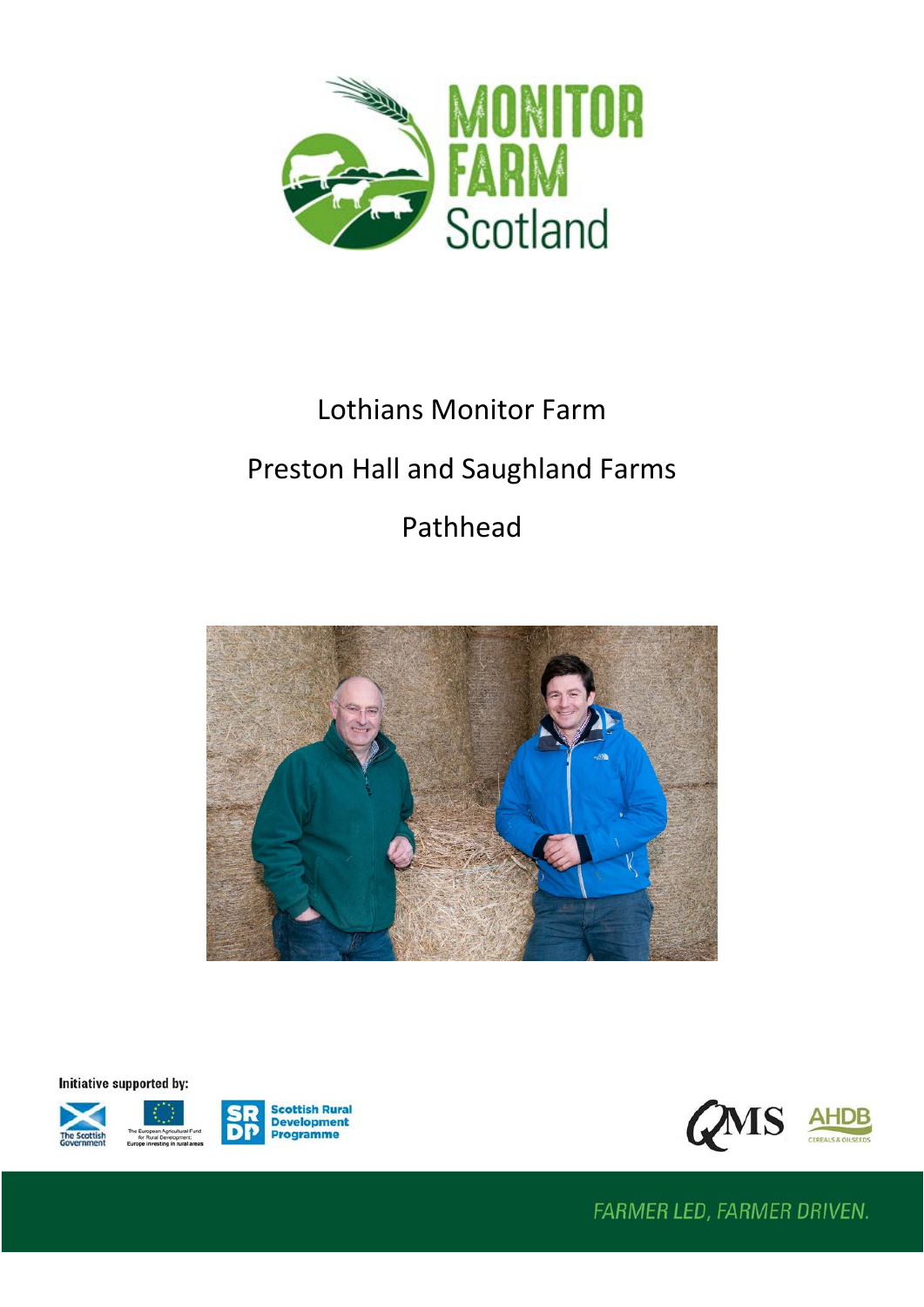#### **Monitor Farm Programme 2016-2020**

The Lothians Monitor Farm is one of nine Monitor Farms recently established across Scotland in a joint initiative by AHDB Cereals & Oilseeds and Quality Meat Scotland (QMS). The aim of the programme is to help improve the productivity, profitability and sustainability of Scottish farm businesses. Over the next three years there will be eighteen meetings at Prestonhall and Saughhead where local farmers will be able to input into the future financial and technical management of the two businesses. There will also be the opportunity to investigate innovative new technologies in both the arable and livestock sectors.

The Monitor Farms Programme is now well established in Scotland. The concept was first developed in New Zealand (NZ) as a response to the removal of agricultural support and the recognition that technical and business improvement had stagnated. It quickly gained prominence and influenced NZ farmers to adopt best practice and improve their ability to farm successfully in a commercial environment. The concept was introduced into Scotland in 2003 and at present the Monitor Farms Programme extends to around 35 farms on a rolling programme, including arable, dairy, pigs, beef and sheep as well as tourism. The programme has become very popular amongst farmers as is farm based, has a focus on profitability, is driven and owned by participating farmers. That notwithstanding, farmers expectations from the project are now higher so the project needs to evolve and adapt to ensure that it makes a lasting impact.

## **The "Community Group"**

This is made up from farmers and trade who attend the monitor farm meetings. The line "Farmer Led, Farmer driven" is more than a slogan. The direction a monitor farm takes is almost entirely down to the interests of those who attend and the host farms. There is no set format for meetings, with times, locations and topics all planned to suit the group attending.

## **The "Management Group"**

Drawn from the community group the role of the management group is there to give direction to the project, represent the community group and support the host farmers. Anyone from the community group can put themselves forward to be part of the management group and it is this group who help to select topics, new ideas to try and where necessary external speakers. You can put yourself forward or nominate someone by speaking to one of the facilitators

#### **The "Business Group"**

This is a smaller group again from the community group which holds closed meetings and uses financial and technical data to benchmark performance and look to improve their businesses. Again this is open to any members of the community group and will meet roughly 3 times per year. If you would like to join or for more information, please speak to the faciliators.

#### Initiative supported by:





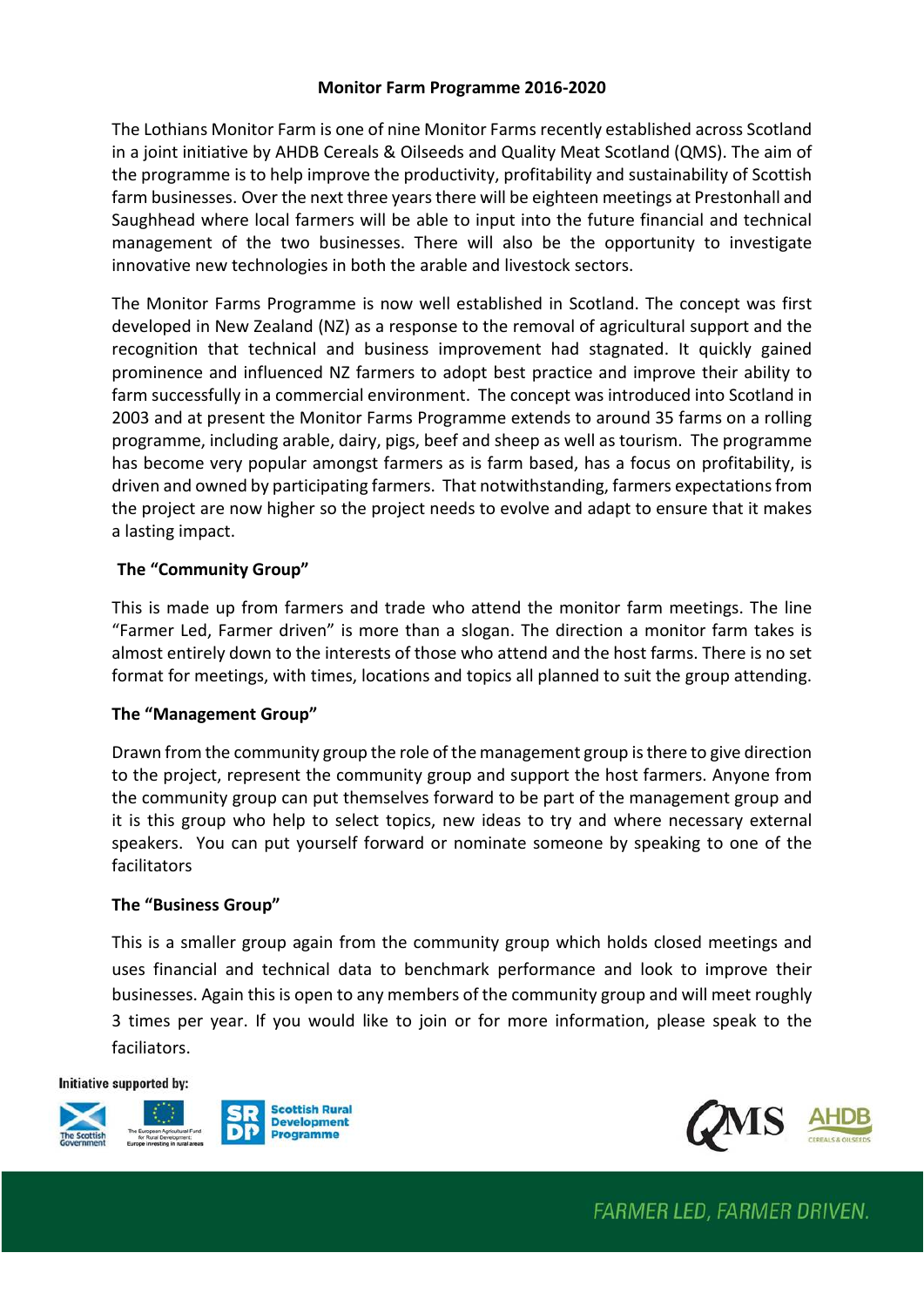#### Prestonhall Farms

| Farm Area:  | 650 Hectares                                            |
|-------------|---------------------------------------------------------|
| Soil Types: | Grade 3 & 4; Winton Series SCL; Darvel S&G Macmerry SCL |
| Elevation:  | 150m (500ft) rising to 290m (950ft) at top              |

#### **Cropping**

| • Winter Oilseed Rape                  | 71 <sub>ha</sub> |
|----------------------------------------|------------------|
| $\bullet$ 1 <sup>st</sup> Winter Wheat | 62ha             |
| $\bullet$ 2 <sup>nd</sup> Winter Wheat | 76ha             |
| • Spring Barley                        | 114ha            |
| • Winter Oats                          | 40ha             |
| • Winter Barley                        | 78Ha             |

Remainder woodland and combination of silage grass and permanent pasture

#### **Contracting**

Collaboration – Stubble to stubble Spring Barley on 55ha with Saughland

#### **Establishment Techniques**

Min-till where applicable (approximately 60%) based on Knockerling Cultivator, including rape seeding kit. Ploughing followed by Simba Press and Vaderstad Drill



Initiative supported by:





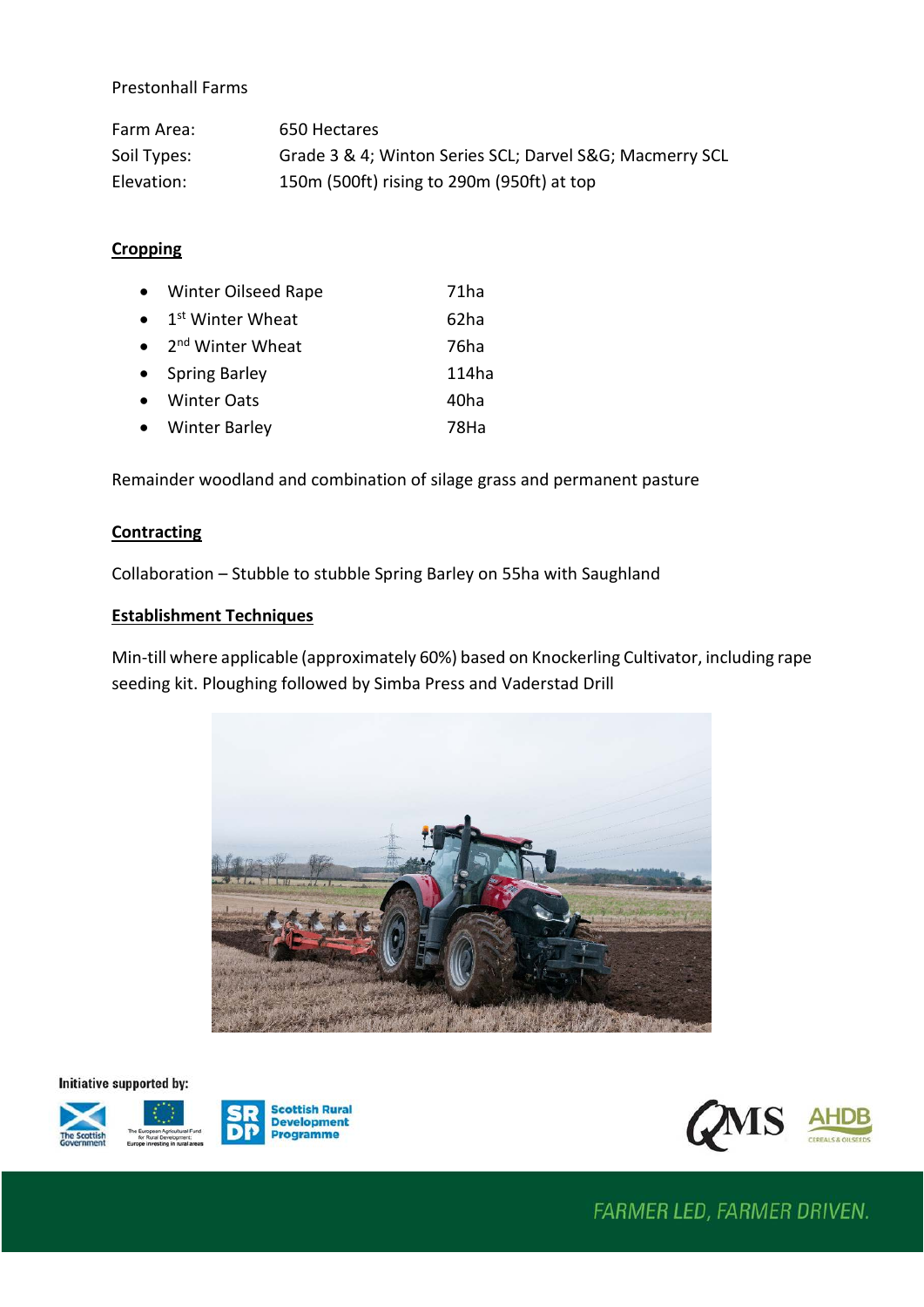# **Application**

Liquid and Solid Fertilising both with variable rate and 24m spraying, including contract liquid fertiliser and spraying

#### **Equipment**

- Case 225 Puma CVX; Case Puma 160 CVX; Case MX135; Hire tractor for harvest
- JCB 536/70 Handler; Class Lexion Montana 760 combine
- Knockerling 4m Cultivator; Kuhn 6 furrow semi mounted plough
- Simba 5.5m Unipress; Vaderstad 4m disc drill
- KRM fertiliser Spreader with GPS capability
- Bateman RB 25 Sprayer with GPS capability

# **GPS**

- Yield Mapping since 1996
- Soil Mapping since 1999 (lime, soil scanning and P&K testing and variable rate)
- GPS steering on 2 tractors (so far)
- N sensing on crops via Soylsense

**Staff** 2 permanent staff and casual staff at harvest

## **In Addition**

- Biomass renewables; 2 plants; straw and wood batch boiler at farm for grain drier and cottages; woodchip boiler for Mansion House
- Grass let for sheep and horses
- 40 stable Livery Business
- Let shoot at Prestonhall
- House, cottage and commercial letting portfolio

Initiative supported by:





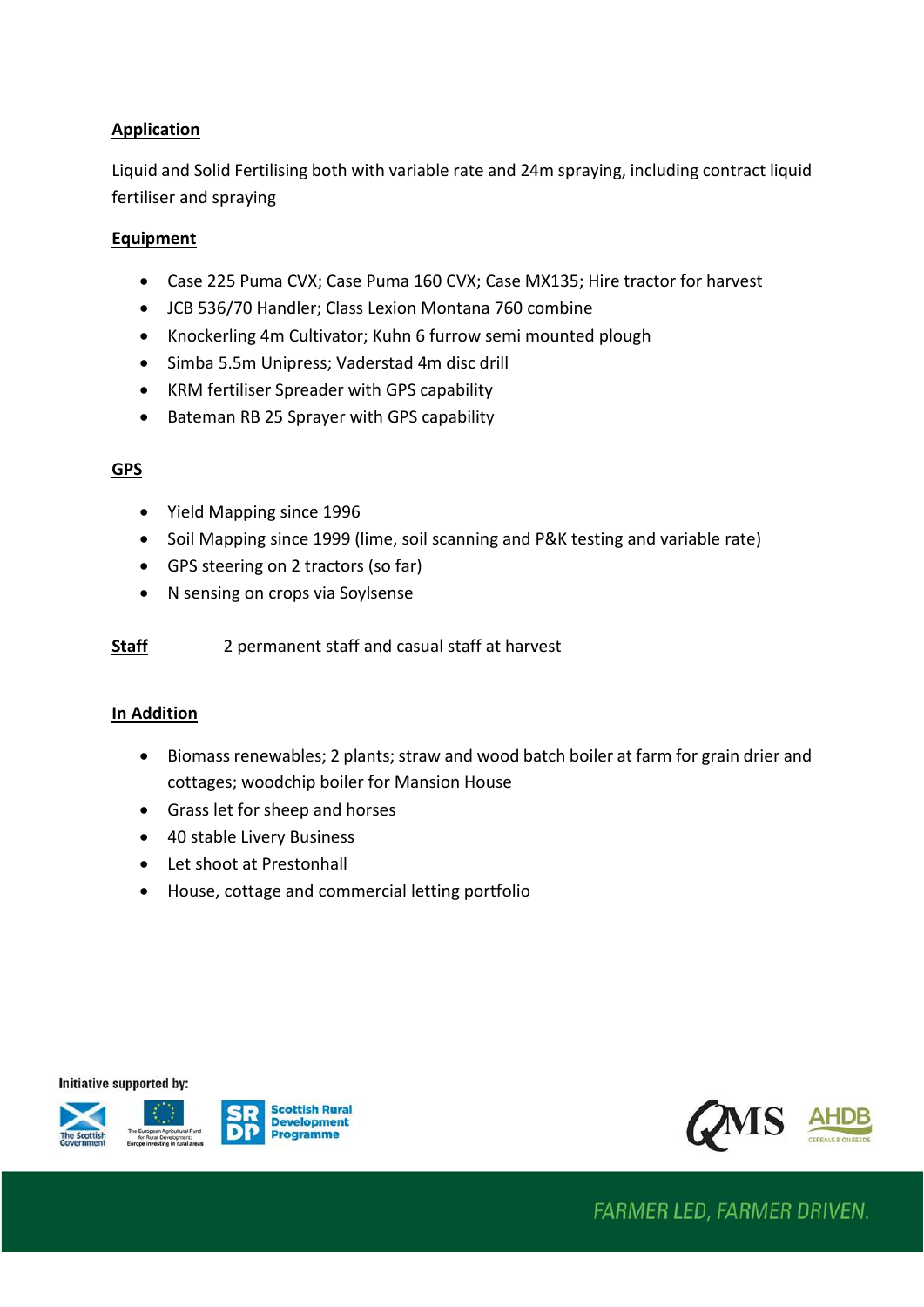# Saughland Farm

Farm Area: 320 Hectares Soil Types: Class 4.1 & 4.2 – Salvandi & Tynehead Series, brown soils Elevation: 225m (750ft) at Steading rising to 270m (900ft) at top



# **Cropping & Grassland**

| Temporary Grass (Reseeded 2015 & 2016)          | 30ha             |
|-------------------------------------------------|------------------|
| Permanent Pasture (Old leys)                    | 175ha            |
| 30ha cut for silage/haylage                     |                  |
| 15ha cut for hay sold to Livery yard            |                  |
| Swedes (strip grazed by ewes)                   | 7ha              |
| Plantain/Chicory Mix (sown 2016)                | 5ha              |
| Spring Barley (contracted to Prestonhall Farms) | 65ha             |
|                                                 |                  |
| Potatoes (rented out for 2017)                  | 5ha              |
|                                                 |                  |
| Non effective/woodland/wetland                  | 20 <sub>Ha</sub> |
|                                                 |                  |
| Remainder Roads/Yards/Buildings                 | 1ha              |
| Total                                           | 308ha            |

# **Cattle Enterprise**

| <b>Suckler Herd</b> | <b>Number</b> | <b>Breed</b>      | Incalf to      |
|---------------------|---------------|-------------------|----------------|
| <b>Suckler Cows</b> | 30            | AA X Lim          | Hereford       |
| <b>Suckler Cows</b> | 10            | AA X Lim          | Limousin       |
| In-Calf Heifers     | 13            | Hereford X AA/Lim | Aberdeen Angus |

- Calving Starts 28<sup>th</sup> March (10 weeks) Weaned September left outside
- Housed November to April
- Feeding Cows waste hay/silage or straw Heifers Straw and 2.5kg/day/head Wheat Distillers Dark Grains
- Heifer calves retained for breeding
- Heifers calve down at 2 years old
- Bullocks Finished off grass and forage from 16-20 Months

Initiative supported by:



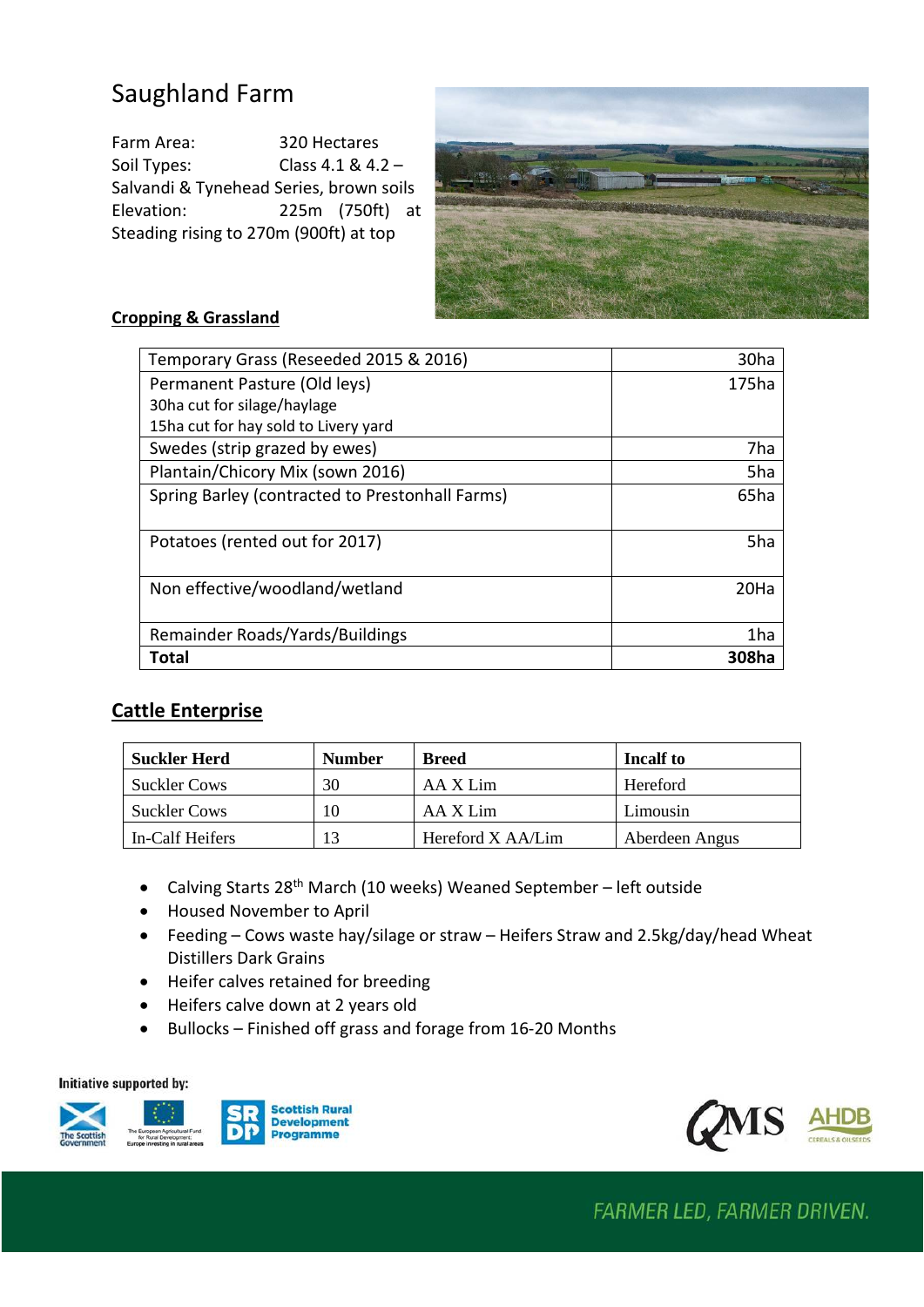# **Sheep Enterprise**

| <b>Sheep Flock</b>       | <b>Number</b> | <b>Breed</b>                          | In Lamb to            |
|--------------------------|---------------|---------------------------------------|-----------------------|
|                          |               | Aberfield x Romney (AberRoms)         |                       |
| Ewes (Nucleus 'A' flock) | 450           | Aberfield x Lleyns (AberLleyns)       | Aberfield             |
| Ewes ('B' Flock)         | 150           | AberRoms & AberLleyns                 | <b>Texel X Beltex</b> |
| Ewes                     | 300           | <b>Scotch Mules</b>                   | <b>Texel X Beltex</b> |
| Ewes                     | 210           | Tex X Llyen                           | NZ Suff & Primera     |
| Ewes                     | 110           | Tex X Mules                           | NZ Suff & Primera     |
| Ewes                     | 140           | Cheviot                               | Aberfield             |
| Gimmers                  | 110           | <sup>3</sup> / <sub>4</sub> Aberfield | Aberfield             |
| Hoggs                    | 155           | <sup>3</sup> / <sub>4</sub> Aberfield | Primera & Abermax     |
| Hoggs                    | 150           | Aberfield X Tex/Mule/Lleyn            | Primera & Abermax     |
| Hoggs                    | 130           | NZ Suffolk X Mule                     | Abermax               |

- Sheep Flock doubled in last 3 years (950 to 1900 breeding sheep)
- Scanning  $10^{th}$  February
- Outside Lambing starts  $16<sup>th</sup>$  April
- Nucleus Flock Winter feeding rotational grazed 0.4ha paddock moved every 2 days
- All other Ewes Sacrifice fields with ring feeders Jan to lambing



- Swedes available 3 hours per day
- Set stocked from lambing Twins 10 ewes/ha , Singles 25 ewes/ha

#### **Machinery**

NH T6155, JCB 531/70 Telehandler, 2 x Grain/muck trailers, Grass Topper, KV Taarup straw bedder, Sub Soiler, Sheep Trailer, Kawasaki Mule, 54J PEL Mains Energiser, Ritchie Combie Clamp, Calf creeps

#### **Management Systems**

FarmPlan Sheep & Cattle Manager, Psion Workabout Pro, Tru test XR5000

**Staff** Working Farm Manager and 2 permanent staff plus casual staff in spring

#### **In Addition**

• Business Centre – 18 Units, Farm storage – 3 Units, Cottages - 3 Occupied farm staff & 4 Let, Shooting Syndicate, Small scale forestry, Contract Shepherding

Initiative supported by: